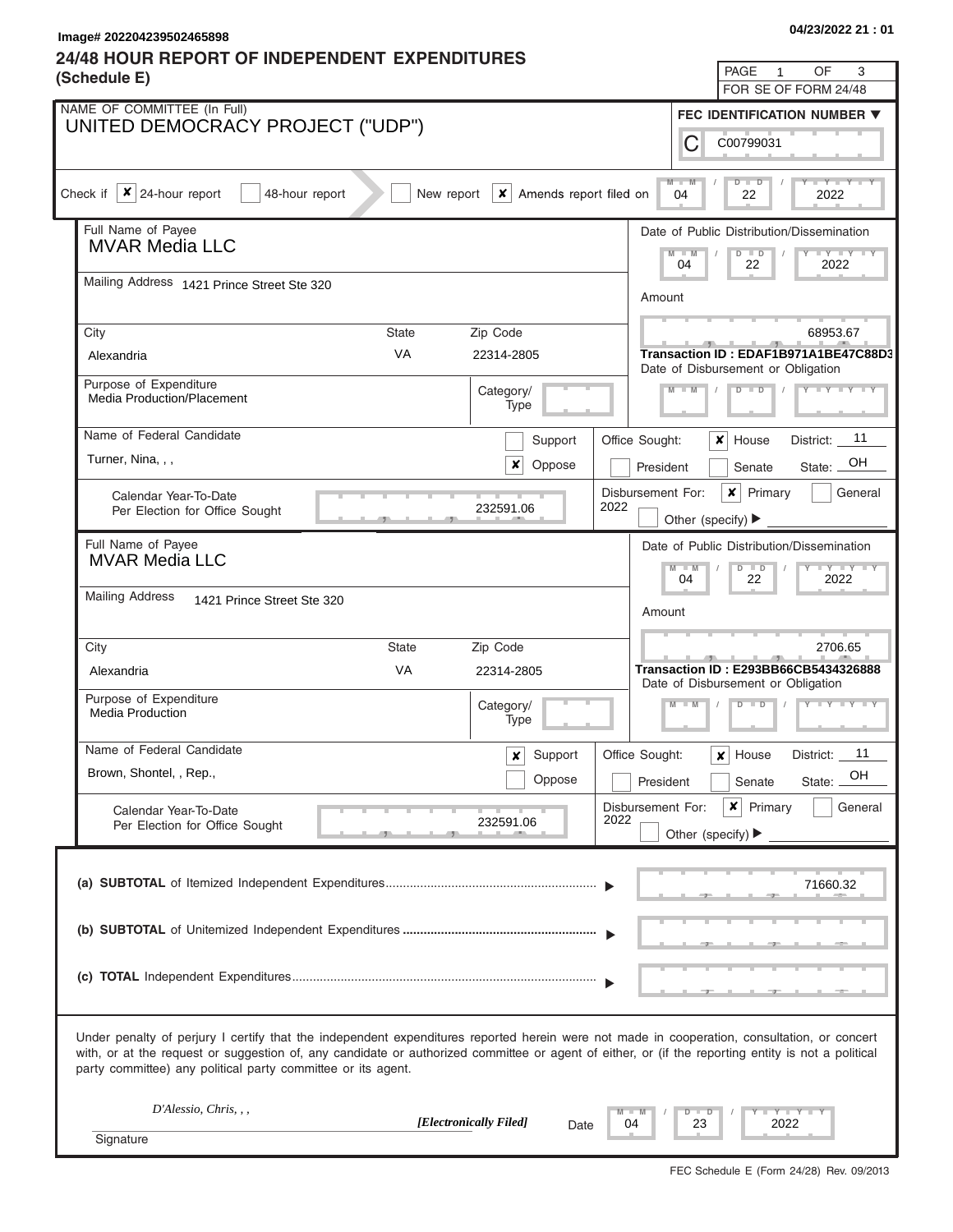## **24/48 HOUR REPORT OF INDEPENDENT EXPENDITURES Image# 202204239502465899**

| $\overline{2}$<br>OF<br>3<br>PAGE<br>(Schedule E)<br>FOR SE OF FORM 24/48                                                                                                                                                                                                                                                                                         |                                                         |                                |                                                                                   |                                                                                                                                                                                                     |                                                                            |                                      |  |  |  |
|-------------------------------------------------------------------------------------------------------------------------------------------------------------------------------------------------------------------------------------------------------------------------------------------------------------------------------------------------------------------|---------------------------------------------------------|--------------------------------|-----------------------------------------------------------------------------------|-----------------------------------------------------------------------------------------------------------------------------------------------------------------------------------------------------|----------------------------------------------------------------------------|--------------------------------------|--|--|--|
| NAME OF COMMITTEE (In Full)<br><b>FEC IDENTIFICATION NUMBER ▼</b>                                                                                                                                                                                                                                                                                                 |                                                         |                                |                                                                                   |                                                                                                                                                                                                     |                                                                            |                                      |  |  |  |
| UNITED DEMOCRACY PROJECT ("UDP")<br>С<br>C00799031                                                                                                                                                                                                                                                                                                                |                                                         |                                |                                                                                   |                                                                                                                                                                                                     |                                                                            |                                      |  |  |  |
|                                                                                                                                                                                                                                                                                                                                                                   |                                                         |                                |                                                                                   |                                                                                                                                                                                                     |                                                                            |                                      |  |  |  |
| $M - M$<br>$-Y - Y - Y - I$<br>$D$ $D$<br>Check if $\  \mathbf{x} \ $ 24-hour report<br>$\vert x \vert$ Amends report filed on<br>48-hour report<br>New report<br>04<br>22<br>2022                                                                                                                                                                                |                                                         |                                |                                                                                   |                                                                                                                                                                                                     |                                                                            |                                      |  |  |  |
|                                                                                                                                                                                                                                                                                                                                                                   | Full Name of Payee<br><b>MVAR Media LLC</b>             |                                |                                                                                   |                                                                                                                                                                                                     | Date of Public Distribution/Dissemination                                  |                                      |  |  |  |
|                                                                                                                                                                                                                                                                                                                                                                   |                                                         |                                | $Y = Y = Y = Y$<br>$\overline{\mathsf{M}}$<br>$-W$<br>$D$ $D$<br>22<br>04<br>2022 |                                                                                                                                                                                                     |                                                                            |                                      |  |  |  |
|                                                                                                                                                                                                                                                                                                                                                                   | Mailing Address 1421 Prince Street Ste 320              |                                |                                                                                   |                                                                                                                                                                                                     | Amount                                                                     |                                      |  |  |  |
|                                                                                                                                                                                                                                                                                                                                                                   | Zip Code<br>City<br><b>State</b>                        |                                |                                                                                   | 6065.37                                                                                                                                                                                             |                                                                            |                                      |  |  |  |
|                                                                                                                                                                                                                                                                                                                                                                   | <b>VA</b><br>Alexandria                                 | 22314-2805                     |                                                                                   |                                                                                                                                                                                                     |                                                                            | Transaction ID: E673FE59E91C2469C987 |  |  |  |
|                                                                                                                                                                                                                                                                                                                                                                   | Purpose of Expenditure<br><b>Media Production</b>       | Category/<br>Type              |                                                                                   | Date of Disbursement or Obligation<br>$\begin{array}{c} \begin{array}{c} \textbf{Y} & \textbf{Y} & \textbf{Y} & \textbf{Y} & \textbf{Y} & \textbf{Y} \end{array} \end{array}$<br>$D$ $D$<br>$M - M$ |                                                                            |                                      |  |  |  |
|                                                                                                                                                                                                                                                                                                                                                                   | Name of Federal Candidate                               | Support<br>$\boldsymbol{x}$    | Office Sought:                                                                    |                                                                                                                                                                                                     | ×<br>House                                                                 | District: 11                         |  |  |  |
|                                                                                                                                                                                                                                                                                                                                                                   | Brown, Shontel, , Rep.,                                 | Oppose                         |                                                                                   | State: OH<br>President<br>Senate                                                                                                                                                                    |                                                                            |                                      |  |  |  |
|                                                                                                                                                                                                                                                                                                                                                                   | Calendar Year-To-Date                                   | 232591.06                      | 2022                                                                              | $\pmb{\times}$<br>Primary<br>Disbursement For:<br>General                                                                                                                                           |                                                                            |                                      |  |  |  |
|                                                                                                                                                                                                                                                                                                                                                                   | Per Election for Office Sought                          |                                |                                                                                   | Other (specify) $\blacktriangleright$                                                                                                                                                               |                                                                            |                                      |  |  |  |
|                                                                                                                                                                                                                                                                                                                                                                   | Full Name of Payee<br><b>Waterfront Strategies Inc</b>  |                                |                                                                                   |                                                                                                                                                                                                     | Date of Public Distribution/Dissemination                                  |                                      |  |  |  |
|                                                                                                                                                                                                                                                                                                                                                                   |                                                         |                                |                                                                                   | $Y - Y - Y - Y - Y$<br>$M - M$<br>$D$ $D$<br>04<br>22<br>2022<br>Amount                                                                                                                             |                                                                            |                                      |  |  |  |
|                                                                                                                                                                                                                                                                                                                                                                   | <b>Mailing Address</b><br>3050 K Street NW Ste 100      |                                |                                                                                   |                                                                                                                                                                                                     |                                                                            |                                      |  |  |  |
|                                                                                                                                                                                                                                                                                                                                                                   | <b>State</b><br>City                                    | Zip Code                       |                                                                                   |                                                                                                                                                                                                     |                                                                            | 74400.00                             |  |  |  |
|                                                                                                                                                                                                                                                                                                                                                                   | DC<br>Washington                                        | 20007-5161                     |                                                                                   |                                                                                                                                                                                                     | Transaction ID: E83286F4A584B4525936<br>Date of Disbursement or Obligation |                                      |  |  |  |
|                                                                                                                                                                                                                                                                                                                                                                   | Purpose of Expenditure<br>Media Placement               | Category/                      |                                                                                   | $M - M$                                                                                                                                                                                             | $D$ $D$                                                                    | Y TY TY TY                           |  |  |  |
|                                                                                                                                                                                                                                                                                                                                                                   |                                                         | Type                           |                                                                                   |                                                                                                                                                                                                     |                                                                            |                                      |  |  |  |
|                                                                                                                                                                                                                                                                                                                                                                   | Name of Federal Candidate                               | Support                        | Office Sought:                                                                    |                                                                                                                                                                                                     | House<br>×                                                                 | 11<br>District:                      |  |  |  |
|                                                                                                                                                                                                                                                                                                                                                                   | Turner, Nina, , ,                                       | Oppose<br>x                    | President                                                                         |                                                                                                                                                                                                     | Senate                                                                     | OH<br>State:                         |  |  |  |
|                                                                                                                                                                                                                                                                                                                                                                   | Calendar Year-To-Date<br>Per Election for Office Sought | 232591.06                      | Disbursement For:<br>2022                                                         | Other (specify) $\blacktriangleright$                                                                                                                                                               | ×<br>Primary                                                               | General                              |  |  |  |
|                                                                                                                                                                                                                                                                                                                                                                   |                                                         |                                |                                                                                   |                                                                                                                                                                                                     |                                                                            |                                      |  |  |  |
|                                                                                                                                                                                                                                                                                                                                                                   |                                                         |                                |                                                                                   |                                                                                                                                                                                                     |                                                                            | 80465.37                             |  |  |  |
|                                                                                                                                                                                                                                                                                                                                                                   |                                                         |                                |                                                                                   |                                                                                                                                                                                                     |                                                                            |                                      |  |  |  |
|                                                                                                                                                                                                                                                                                                                                                                   |                                                         |                                |                                                                                   |                                                                                                                                                                                                     |                                                                            |                                      |  |  |  |
|                                                                                                                                                                                                                                                                                                                                                                   |                                                         |                                |                                                                                   |                                                                                                                                                                                                     |                                                                            |                                      |  |  |  |
|                                                                                                                                                                                                                                                                                                                                                                   |                                                         |                                |                                                                                   |                                                                                                                                                                                                     |                                                                            |                                      |  |  |  |
| Under penalty of perjury I certify that the independent expenditures reported herein were not made in cooperation, consultation, or concert<br>with, or at the request or suggestion of, any candidate or authorized committee or agent of either, or (if the reporting entity is not a political<br>party committee) any political party committee or its agent. |                                                         |                                |                                                                                   |                                                                                                                                                                                                     |                                                                            |                                      |  |  |  |
|                                                                                                                                                                                                                                                                                                                                                                   | D'Alessio, Chris, , ,                                   |                                |                                                                                   | D                                                                                                                                                                                                   | $Y = Y =$                                                                  |                                      |  |  |  |
|                                                                                                                                                                                                                                                                                                                                                                   | Signature                                               | [Electronically Filed]<br>Date | 04                                                                                | 23                                                                                                                                                                                                  | 2022                                                                       |                                      |  |  |  |